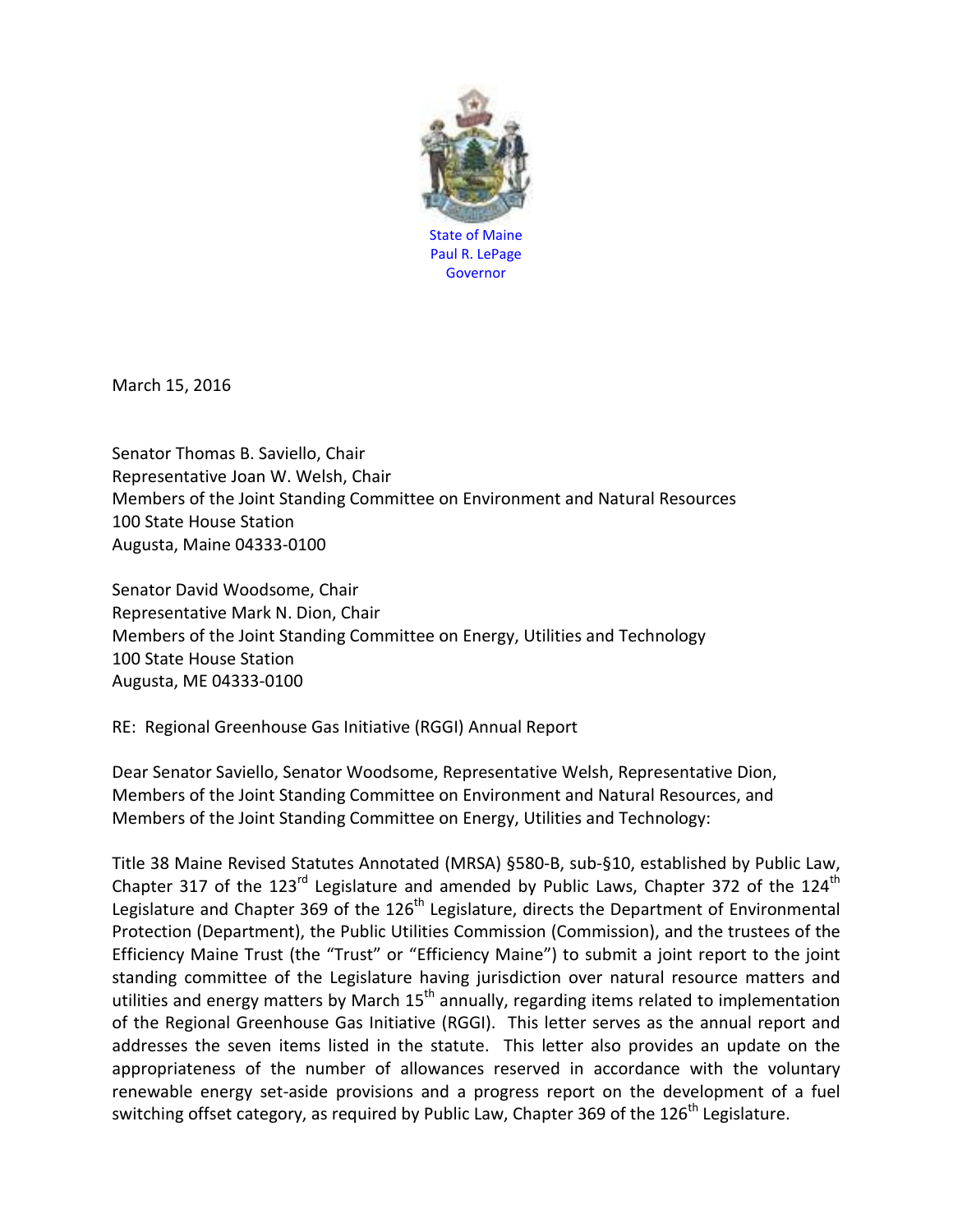**A. The reductions of greenhouse gas emissions from carbon dioxide budget units, conservation programs funded by the Regional Greenhouse Gas Trust Fund pursuant to Title 35-A, section 10109 and carbon dioxide emissions offset projects.**

**Reductions of greenhouse gas emissions from carbon dioxide (CO<sub>2</sub>) budget units.** As a group,  $CO<sub>2</sub>$  budget units (RGGI units) located in Maine and throughout the RGGI region have experienced significant reductions in  $CO<sub>2</sub>$  emissions from the baseline period (2000 to 2005) both prior to and since the program began with the first auctions in 2008 (see Tables 1 and 2, below). To date,  $CO<sub>2</sub>$  emissions from RGGI units have decreased by approximately 50% from emission levels during the baseline period.

The RGGI program was originally designed to stabilize  $CO<sub>2</sub>$  emissions from the RGGI units in the region for the period from 2009 through 2014. Thereafter, beginning in 2015, the annual cap was to have been reduced by 2.5% per year to achieve a 10% reduction in emissions from baseline levels by 2018. Due to the achievement of greater reductions in  $CO<sub>2</sub>$  emissions from RGGI units than originally anticipated, the State of Maine, along with the other RGGI participating states, made program changes to adjust the annual cap downward in 2014 and beyond to reflect these lower emissions. For the calendar year 2014, the annual cap for the region was reduced from 165 million to 91 million allowances, representing a 45% reduction in the cap. Maine's share of the adjusted regional annual cap is 3.6%, representing approximately 3.3 million allowances in 2014. The 91 million allowance annual cap was further adjusted to address a surplus of unused allowances residing in the market following the first and second three year compliance periods, which closed at the end of 2011 and at the end of 2014, respectively. The cap is being reduced gradually at the originally planned rate of 2.5% per year between 2015 and 2020.

Table 1, on the next page, shows  $CO<sub>2</sub>$  emissions data from Maine's RGGI units from 2000 through 2013. Emissions for 2015 are projected to be lower than in 2014; however, 2015 emissions data will not be quality assured until the second quarter of 2016, so it is not included in this table.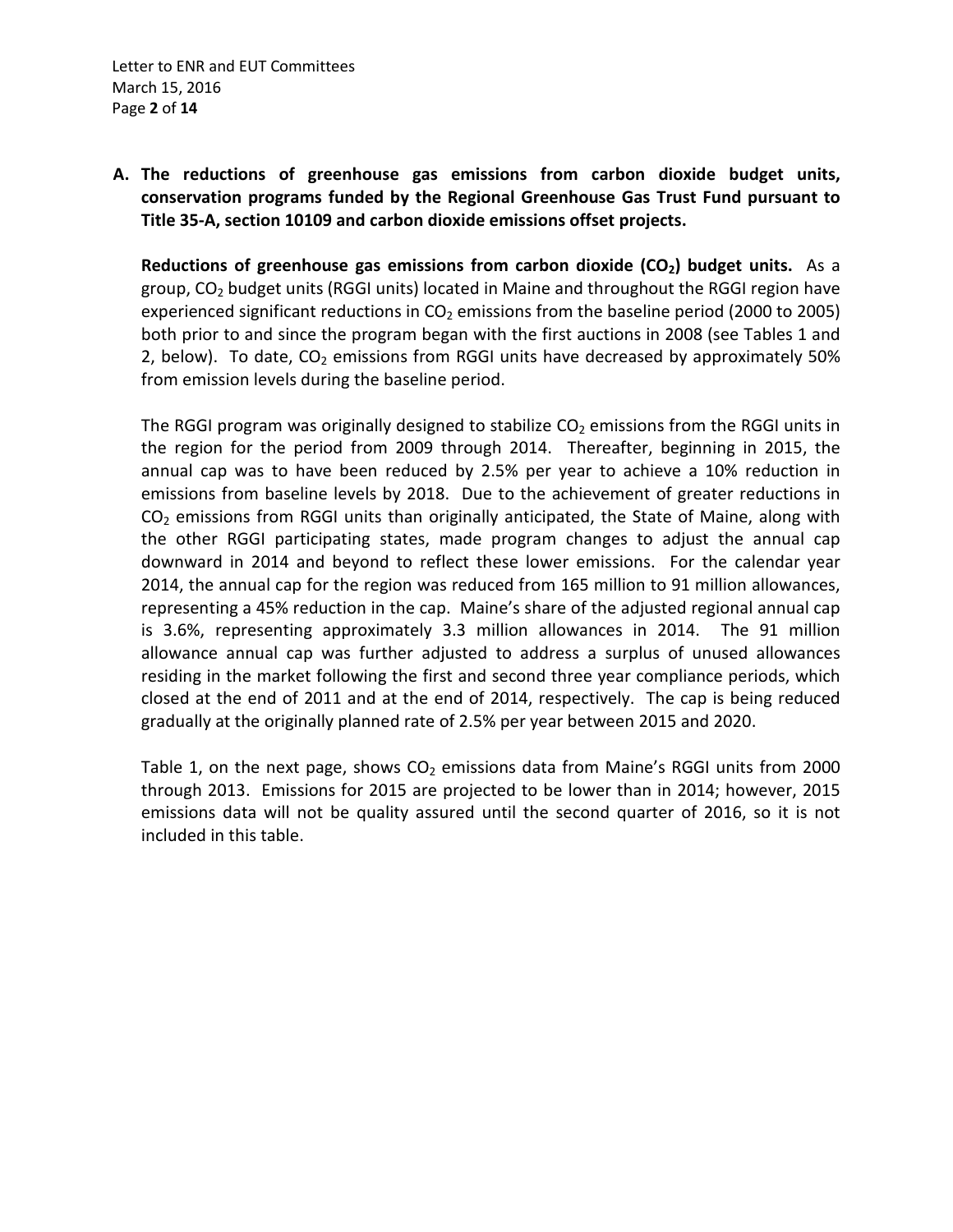



| Maine RGGI Source Annual CO <sub>2</sub> Emissions (U.S. Tons) |                     |                       |                           |                     |                               |                  |                  |  |
|----------------------------------------------------------------|---------------------|-----------------------|---------------------------|---------------------|-------------------------------|------------------|------------------|--|
| Year                                                           | FPL Energy<br>Wyman | Verso<br>Androscoggin | Verso<br><b>Bucksport</b> | Casco Bay<br>Energy | Westbrook<br>Energy<br>Center | Rumford<br>Power | Annual<br>Totals |  |
| 2000                                                           | 1,731,846           | 519,770               | 0                         | 744,689             | 0                             | 153,306          | 3,149,611        |  |
| 2001                                                           | 1,010,729           | 565,951               | 731,450                   | 1,402,914           | 1,042,637                     | 762,634          | 5,516,315        |  |
| 2002                                                           | 397,062             | 608,960               | 829,490                   | 1,582,011           | 1,580,945                     | 782,900          | 5,781,368        |  |
| 2003                                                           | 1,119,510           | 571,181               | 778,527                   | 1,025,612           | 1,358,157                     | 661,740          | 5,514727         |  |
| 2004                                                           | 616,030             | 472,481               | 810,749                   | 1,178,901           | 1,412,282                     | 701,496          | 5,191,939        |  |
| 2005                                                           | 788,209             | 1,019                 | 792,796                   | 1,153,173           | 1,419,619                     | 432,298          | 4,587,114        |  |
| 2006                                                           | 70,853              | 24,826                | 780,609                   | 946,041             | 1,341,636                     | 207,857          | 3,371,822        |  |
| 2007                                                           | 357,638             | 349,532               | 708,412                   | 831,251             | 991,719                       | 294,645          | 3,533,197        |  |
| 2008                                                           | 185,915             | 481,163               | 796,139                   | 730,736             | 1,090,087                     | 407,238          | 3,691,278        |  |
| 2009                                                           | 242,371             | 357,730               | 809,077                   | 995,235             | 1,015,132                     | 223,948          | 3,643,493        |  |
| 2010                                                           | 198,691             | 489,273               | 813,064                   | 1,130,402           | 1,079,445                     | 232,583          | 3,943,458        |  |
| 2011                                                           | 107,642             | 416,387               | 766,548                   | 778,158             | 1,081,176                     | 187,549          | 3,337,460        |  |
| 2012                                                           | 77,825              | 357,371               | 787,071                   | 532,676             | 1,018,917                     | 166,212          | 2,940,072        |  |
| 2013                                                           | 211,641             | 352,862               | 793,406                   | 161,783             | 1,011,082                     | 81,649           | 2,612,423        |  |
| 2014                                                           | 231,610             | 318,997               | 259,499                   | 485,857             | 775,593                       | 182,988          | 2,254,544        |  |

*Note: Emissions from the former Mason Station in Wiscasset are not included in Table 1 because it has not operated since 2003 and is not a RGGI source.*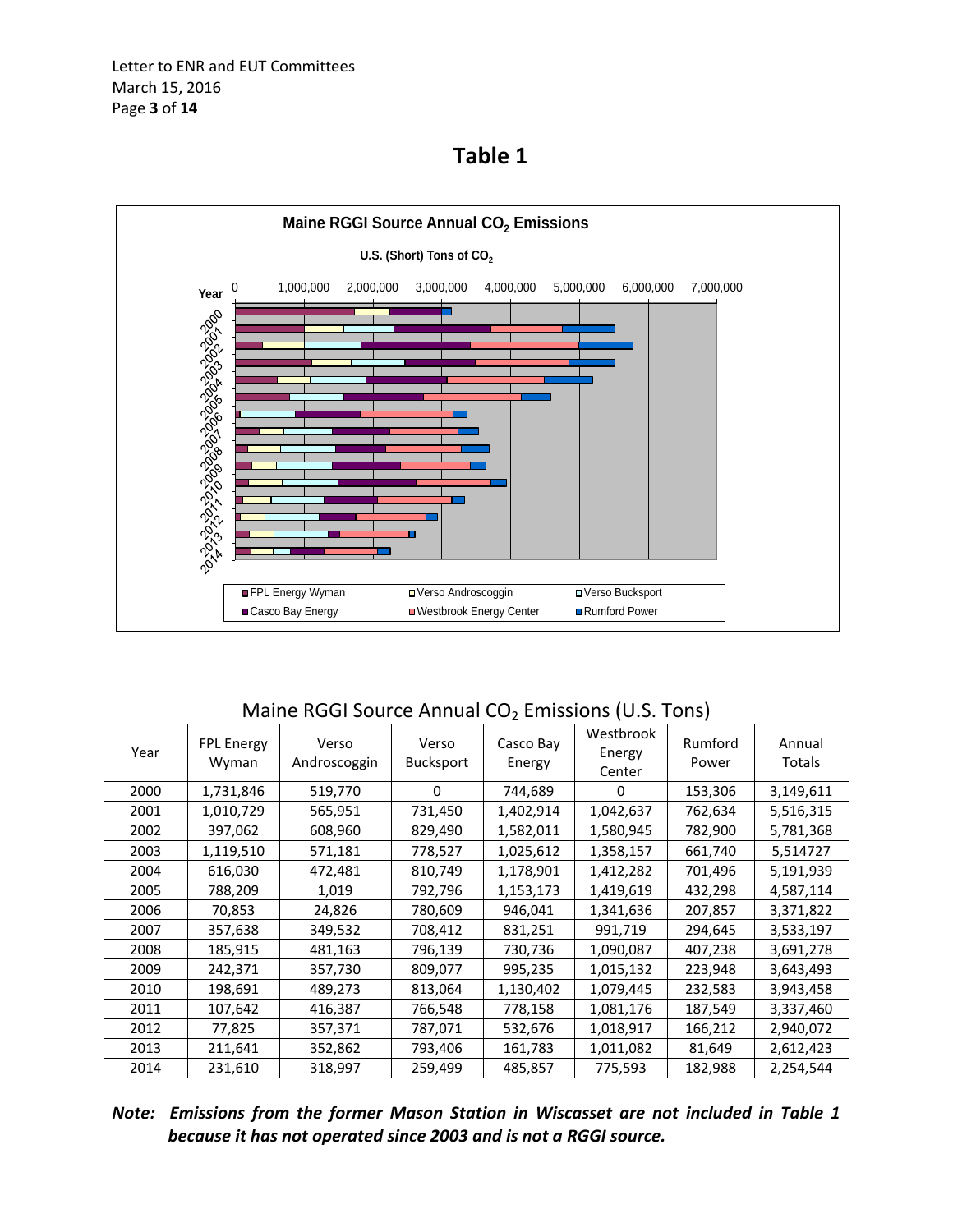Letter to ENR and EUT Committees March 15, 2016 Page **4** of **14**

B. Table 2 shows CO<sub>2</sub> emissions data from all RGGI units in the region, by state, from 2000 **through 2014. Emissions data for 2015 will not be quality assured until the second quarter of 2016, so they are not included in this table**.



## **Table 2**

| RGGI Source Annual CO <sub>2</sub> Emissions by State (U.S. Tons) |            |           |            |            |            |           |            |            |           |        |                         |
|-------------------------------------------------------------------|------------|-----------|------------|------------|------------|-----------|------------|------------|-----------|--------|-------------------------|
| Year                                                              | CT         | DE        | MA         | <b>MD</b>  | <b>ME</b>  | <b>NH</b> | <b>NJ</b>  | <b>NY</b>  | <b>RI</b> | VT     | ANNUAL<br><b>TOTALS</b> |
| 2000                                                              | 11,977,434 | 7,308,248 | 25,452,680 | 38,446,856 | 3,156,292* | 5,178,731 | 21,954,959 | 69,809,356 | 2,959,594 | 24,914 | 186,269,063             |
| 2001                                                              | 11,005,310 | 7,612,366 | 25,400,430 | 36,980,555 | 5,517,285* | 4,862,445 | 20,177,621 | 65,553,672 | 1,782,110 | 22,015 | 178,913,809             |
| 2002                                                              | 9,842,414  | 7,616,896 | 25,278,273 | 37,084,544 | 5,784,563* | 5,556,992 | 21,145,667 | 61,367,406 | 3,254,015 | 5,171  | 176,935,941             |
| 2003                                                              | 9,273,759  | 7,628,367 | 27,218,204 | 37,064,738 | 5,515,325* | 8,478,382 | 20,543,331 | 62,129,292 | 2,668,990 | 12,094 | 180,532,482             |
| 2004                                                              | 9,989,119  | 7,884,001 | 26,369,630 | 36,281,466 | 5,191,939  | 8,812,538 | 21,133,145 | 62,612,353 | 2,219,100 | 14,779 | 180,508,070             |
| 2005                                                              | 11,323,844 | 8,300,628 | 26,640,945 | 37,263,686 | 4,587,114  | 8,972,027 | 21,937,521 | 62,718,683 | 2,692,228 | 7,781  | 184,444,457             |
| 2006                                                              | 10,761,759 | 7,561,295 | 23,449,199 | 35,233,070 | 3,371,822  | 7,568,884 | 20,224,255 | 53,638,129 | 2,625,422 | 6,337  | 164,440,172             |
| 2007                                                              | 10,052,782 | 8,744,154 | 25,366,733 | 35,700,194 | 3,533,197  | 7,314,954 | 21,515,622 | 55,717,151 | 3,161,200 | 6,112  | 171,112,099             |
| 2008                                                              | 8,988,858  | 7,615,966 | 21,438,041 | 32,383,517 | 3,691,278  | 7,095,147 | 20,601,805 | 48,348,177 | 3,292,517 | 2,559  | 153,457,865             |
| 2009                                                              | 7,322,364  | 3,708,331 | 18,661,076 | 25,572,943 | 3,643,493  | 5,769,881 | 16,359,443 | 37,861,408 | 3,416,783 | 1,965  | 122,317,687             |
| 2010                                                              | 8,527,102  | 4,299,269 | 19,804,384 | 27,958,958 | 3,943,457  | 5,899,447 | 19,681,308 | 42,113,171 | 3,504,392 | 3,756  | 135,735,244             |
| 2011                                                              | 7,018,498  | 4,150,396 | 15,634,872 | 24,699,638 | 3,337,460  | 5,525,369 | 17,117,779 | 37,137,382 | 3,946,582 | 6,537  | 118,574,513             |
| 2012                                                              | 6,819,155  | 4,839,522 | 13,218,481 | 20,596,979 | 2,940,072  | 4,642,898 | $* *$      | 35,417,901 | 3,735,785 | 2,319  | 92,213,112              |
| 2013                                                              | 7,224,361  | 4,285,050 | 13,677,273 | 18,683,424 | 2,612,423  | 3,653,195 | $***$      | 33,607,796 | 2,771,105 | 2,761  | 86,517,388              |
| 2014                                                              | 7,271,363  | 3,881,298 | 11,793,969 | 21,709,133 | 2,254,554  | 4,081,341 | $***$      | 34,432,956 | 2,767,290 | 2,708  | 88,194,602              |

(see next page for Table notes)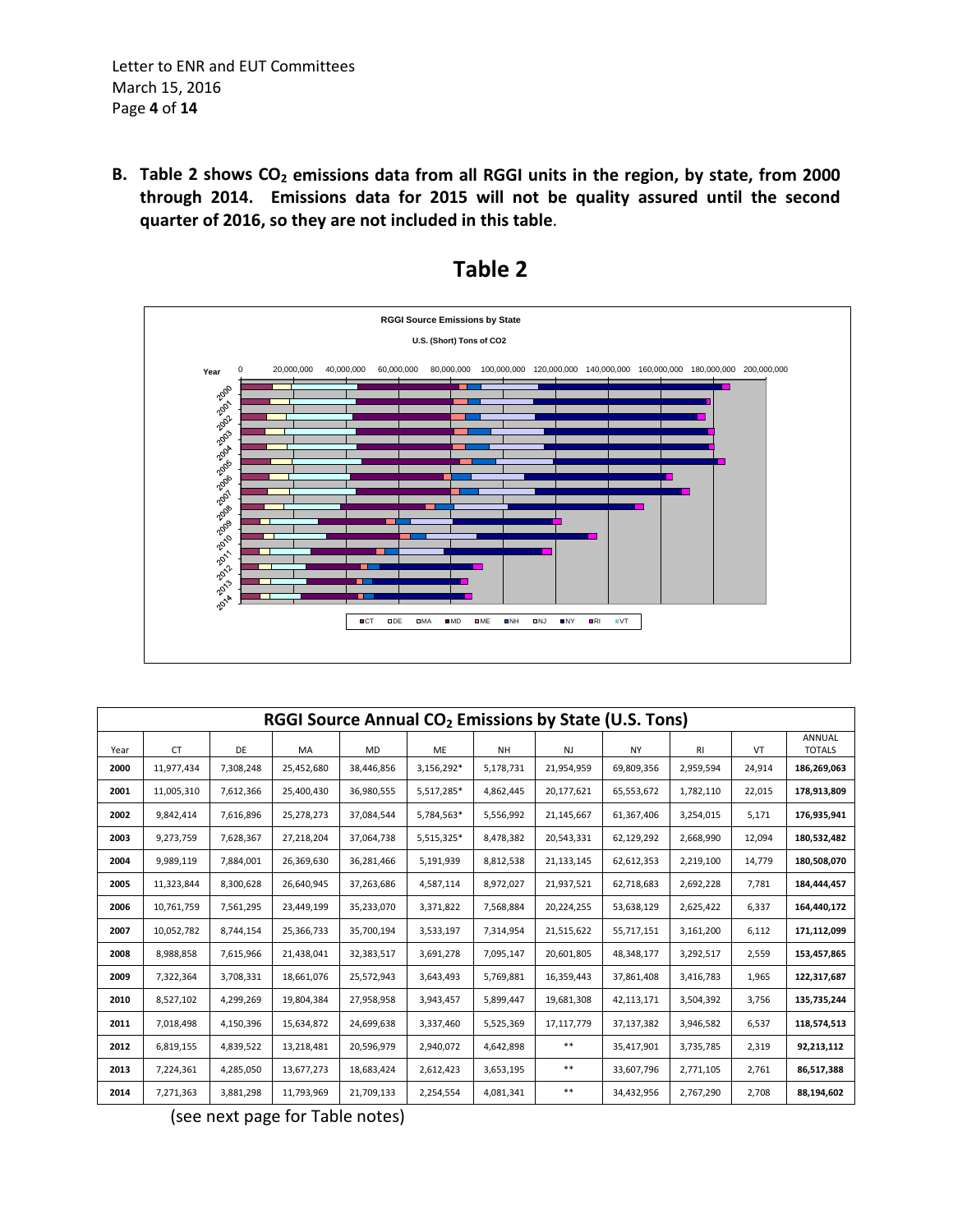Letter to ENR and EUT Committees March 15, 2016 Page **5** of **14**

- *\* Maine's emissions for the years 2000 through 2003 are shown as slightly higher than in Table 1 because emissions from the former Mason Station in Wiscasset are included in this Table 2 as part of Maine's baseline emissions under RGGI.*
- *\*\* New Jersey's emissions are not included in Table 2 beyond 2011 since New Jersey ended its participation in RGGI at the end of 2011.*

## **Reductions of greenhouse gas emissions from conservation programs funded by the Regional Greenhouse Gas Initiative Trust Fund.**

The carbon dioxide savings from conservation programs funded by RGGI monies to-date is estimated at 1,441,786 short tons, from both direct fossil fuel reductions and reduced electricity use. In June 2013, the Maine Legislature passed LD 1559, *An Act to Reduce Energy Costs, Increase Energy Efficiency, Promote Electric System Reliability and Protect the Environment,* also referred to as the Omnibus Energy Bill (Public Law 2013, Chapter 369). A critical piece of the Omnibus Energy Bill was a new directive to invest 35% of RGGI auction revenues in measures to reduce home heating demand. This change in the RGGI statute allowed the Trust to fund projects that save heating oil on a large scale, Maine's most common heating fuel, without relying on federal funds.

Maine statute directs the Trust to allocate 35% of RGGI funds to residential heating reduction programs, 50% to commercial and industrial programs and 15% to rate relief. The 15% rate relief funds were directed by the Commission to be paid to the transmission and distribution utilities for disbursal to ratepayers in order to maximize its benefit to the Maine economy. The Trust allocates the RGGI funds as directed after setting aside amounts for administration and statutorily mandated interagency transfers.

The objectives currently set in Maine statute for the Trust's use of RGGI funds are to support the goals and implementation of the carbon dioxide cap-and-trade program established under Title 38, section 580-B, and in particular to promote cost-effective energy efficiency measures to reduce greenhouse gas emissions, lower heating costs, and save electricity.

## **Reductions of greenhouse gas emissions from offset projects.**

The offset project certification and application process was implemented in June of 2009. Independent third-party verifier status has been approved for private entities in several of the RGGI participating states. Maine received and approved an application from one entity for providing independent third-party verification services; however to date Maine has received no applications for RGGI offset projects located within the state. There have been no projects that have completed the application process in any other RGGI participating state. It is possible the demand for offset projects and their associated allowances may increase as a result of the recent reduction to the annual cap within the RGGI program or if allowance prices increase to a point where offset projects become more economically competitive.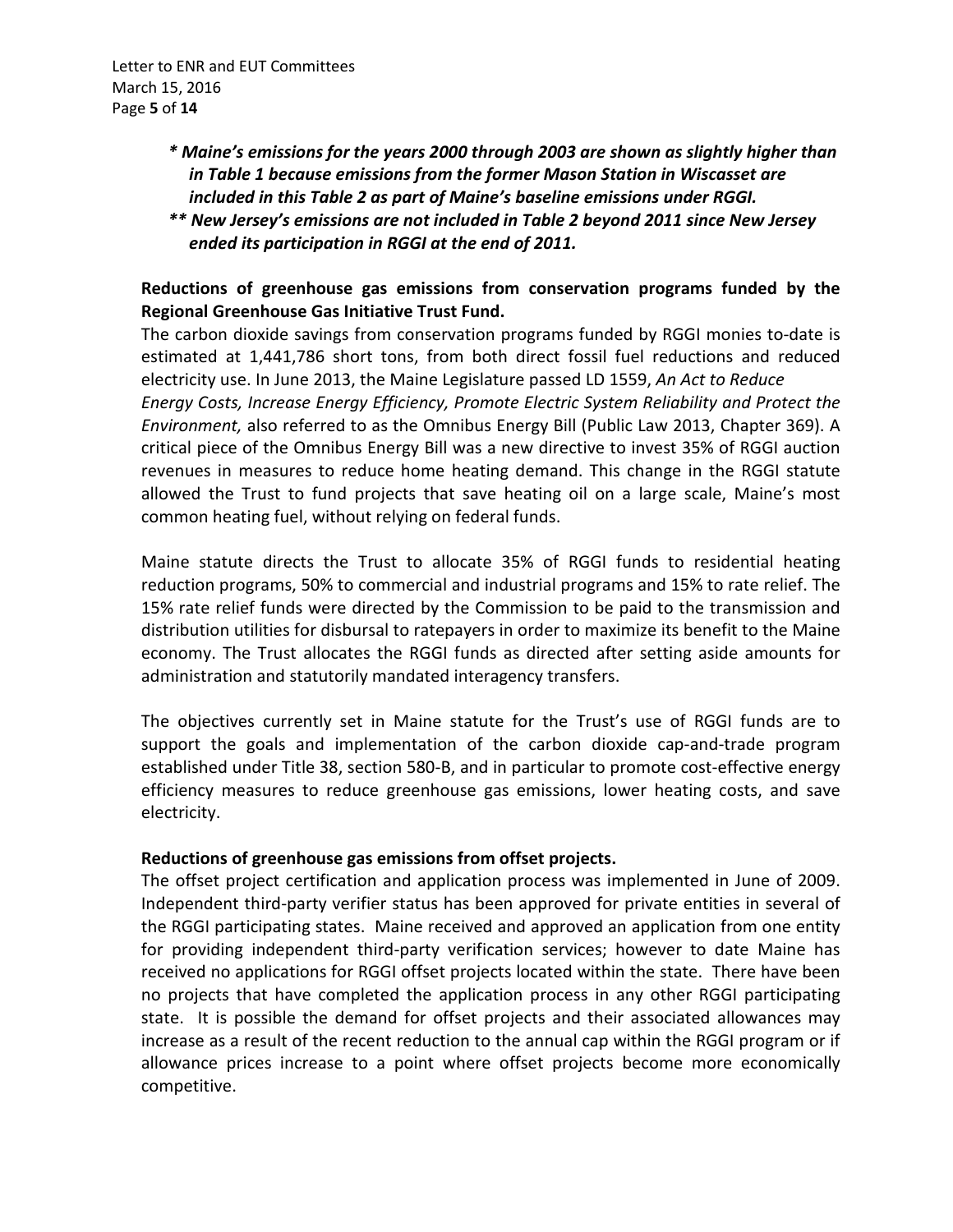**C. The improvements in overall carbon dioxide emissions and energy efficiency from sources that emit greenhouse gases including electrical generation and fossil fuel fired units.**

The yearly totals displayed in Table 3 below show the improvements in  $CO<sub>2</sub>$  emissions from source sectors within Maine that emit greenhouse gases.



**Table 3**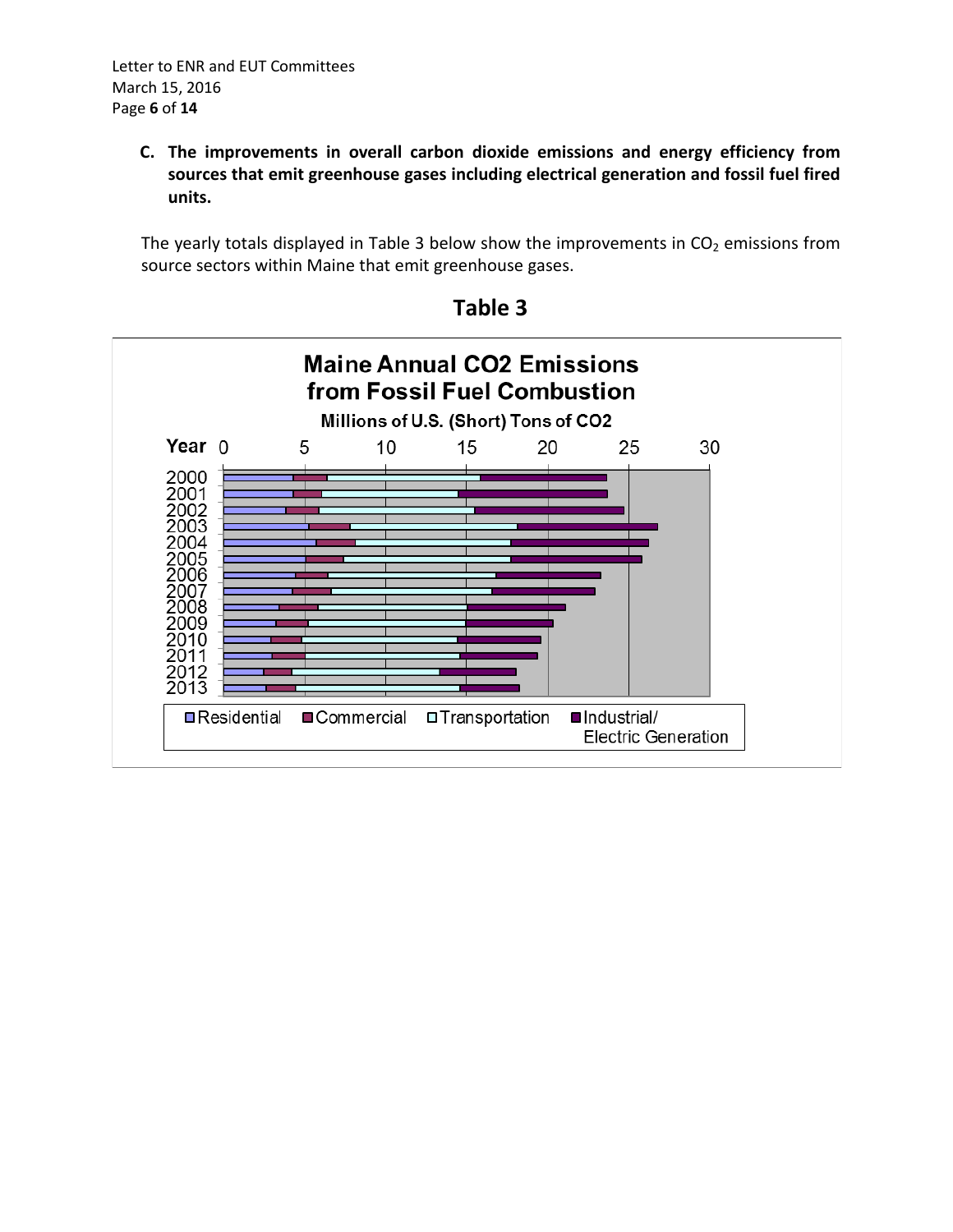| Maine Annual CO <sub>2</sub> Emissions from Fossil Fuel Combustion (In Millions of U.S. Tons) |             |            |                |                                   |       |  |  |  |
|-----------------------------------------------------------------------------------------------|-------------|------------|----------------|-----------------------------------|-------|--|--|--|
| Year                                                                                          | Residential | Commercial | Transportation | Industrial/Electric<br>Generation | Total |  |  |  |
| 2000                                                                                          | 4.30        | 2.08       | 9.46           | 7.81                              | 23.65 |  |  |  |
| 2001                                                                                          | 4.28        | 1.75       | 8.45           | 9.22                              | 23.70 |  |  |  |
| 2002                                                                                          | 3.85        | 2.00       | 9.65           | 9.18                              | 24.68 |  |  |  |
| 2003                                                                                          | 5.27        | 2.55       | 10.33          | 8.64                              | 26.79 |  |  |  |
| 2004                                                                                          | 5.73        | 2.39       | 9.60           | 8.48                              | 26.20 |  |  |  |
| 2005                                                                                          | 5.10        | 2.30       | 10.34          | 8.07                              | 25.81 |  |  |  |
| 2006                                                                                          | 4.44        | 1.98       | 10.37          | 6.50                              | 23.29 |  |  |  |
| 2007                                                                                          | 4.26        | 2.39       | 9.99           | 6.31                              | 22.95 |  |  |  |
| 2008                                                                                          | 3.45        | 2.40       | 9.04           | 6.02                              | 20.91 |  |  |  |
| 2009                                                                                          | 3.24        | 2.00       | 9.46           | 5.36                              | 20.06 |  |  |  |
| 2010                                                                                          | 2.94        | 1.89       | 9.39           | 5.49                              | 19.71 |  |  |  |
| 2011                                                                                          | 3.02        | 2.05       | 8.71           | 4.76                              | 18.54 |  |  |  |
| 2012                                                                                          | 2.49        | 1.75       | 8.83           | 3.96                              | 17.03 |  |  |  |
| 2013                                                                                          | 2.66        | 1.79       | 10.15          | 3.65                              | 18.25 |  |  |  |

*Note: Emissions data for calendar year 2014 and 2015 are not yet available.*

#### **D. The maximization of savings through systemic energy improvements statewide**

The Trust's programs are described in more detail in section E. A review of the Trust's 2015 annual report illustrates a strong cost-effective statewide presence made possible through program participation and vendor partnerships. This presence has allowed the Trust to develop a robust, low-cost infrastructure for delivering energy efficiency programs to Maine's energy consumers.

By using RGGI funds to provide technical assistance and financial incentives, the Trust's programs have succeeded in helping Maine's residential, institutional, commercial, and larger industrial energy customers make investments in their energy infrastructure. Leveraging RGGI funds, these customers have installed such upgrades as ductless heat pumps, insulation, pellet boilers, combined heat and power systems, new refrigeration systems, high-efficiency lights, and improved industrial processes that otherwise may not have occurred. The investment of RGGI funds in the Trust's programs is helping Maine's energy consumers make a transition to a higher level of energy efficiency, lowering their reliance on fossil fuels while reducing their greenhouse gas emissions and their operating costs.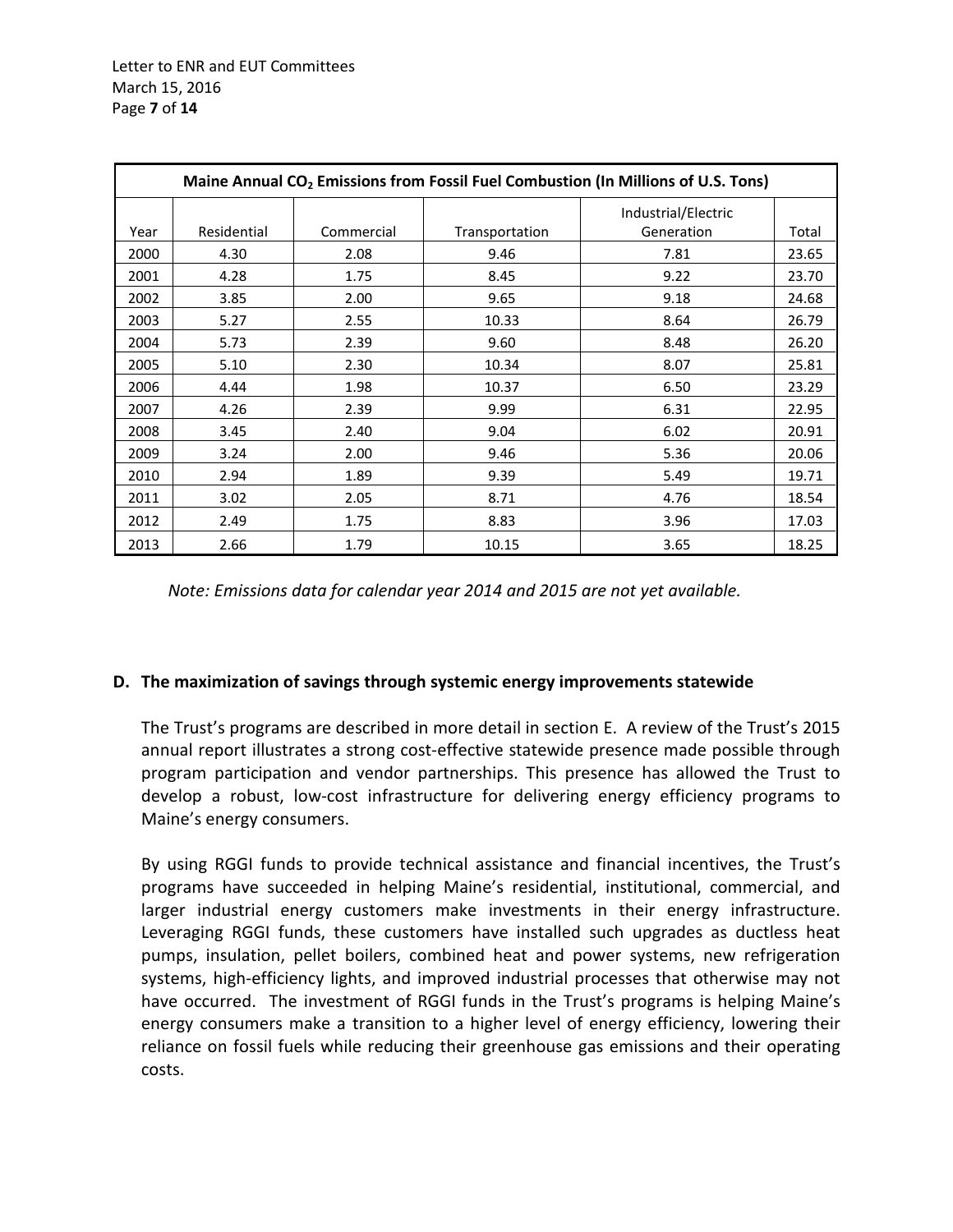## **E. Research and support of new carbon dioxide offset allowance categories for development in the State.**

The supply of  $CO<sub>2</sub>$  allowances in the RGGI program has been reduced in the last year, causing  $CO<sub>2</sub>$  allowance prices to increase from historic levels of between \$2 and \$3 per allowance to between \$5 and \$6 per allowance with the most recent auction clearing at \$7.50 per allowance. Due to the relatively low historical cost of allowances, there has not been a demand for offset allowances (or the projects that create them).

Section D-8 of Public Law 2013, Chapter 369, the Omnibus Energy Bill passed into law by the  $126<sup>th</sup>$  Legislature, directs the Department and the Commission to work together to develop and promote for recognition by the other states participating in RGGI, a modification of the existing end-use energy efficiency offset category to provide incentives for industrial and residential consumers to switch from the use of oil and coal to fuels with lower greenhouse gas emissions. The law also directs the Department and the Commission to report progress on the development of this offset category as part of this annual report. To date, the Department and Commission have conferred and exchanged ideas on how best to move forward with this directive. However, considering the current lack of demand for offset allowances, the fact that many residential, commercial, and industrial customers are switching to natural gas for economic reasons alone, and issues associated with the "maximum market penetration rate" concept, the Department and Commission have determined that expending time and effort on developing this offset project category is not a cost-effective use of resources at this time. The "maximum market penetration rate" concept means that if offset projects within a specific category have already penetrated the market at a rate of 5% or more, offset projects in that category no longer qualify for offset allowances under the program. The Department and Commission will continue to monitor the level of demand for offset allowances, and if things change, will re-evaluate the situation.

## **F. Management and cost-effectiveness of the State's energy conservation and carbon reduction programs and efforts funded by the Energy and Carbon Savings Trust and Efficiency Maine Trust established pursuant to Title 35-A, section 10109.[1](#page-7-0)**

On July 1, 2010 the Trust assumed responsibility for the duties of the Energy and Carbon Savings Trust, which was subsequently renamed the RGGI Trust Fund. Table 4 shows how RGGI funds were expended by program in FY 2015. Table 5 shows savings of electricity (kWh), heating and process fuels (MMBtu), and greenhouse gases (GHG) attributable to the RGGI funds.

<span id="page-7-0"></span><sup>&</sup>lt;sup>1</sup> Given the Commission's oversight role of the Trust and the Commission's pending review of the Trust's Third Triennial Plan (Docket No. 2015-00175, Request for Approval of Third Triennial Plan Pertaining to the Efficiency Maine Trust), the Commission takes no position on the calculations or conclusions presented in this section of the report.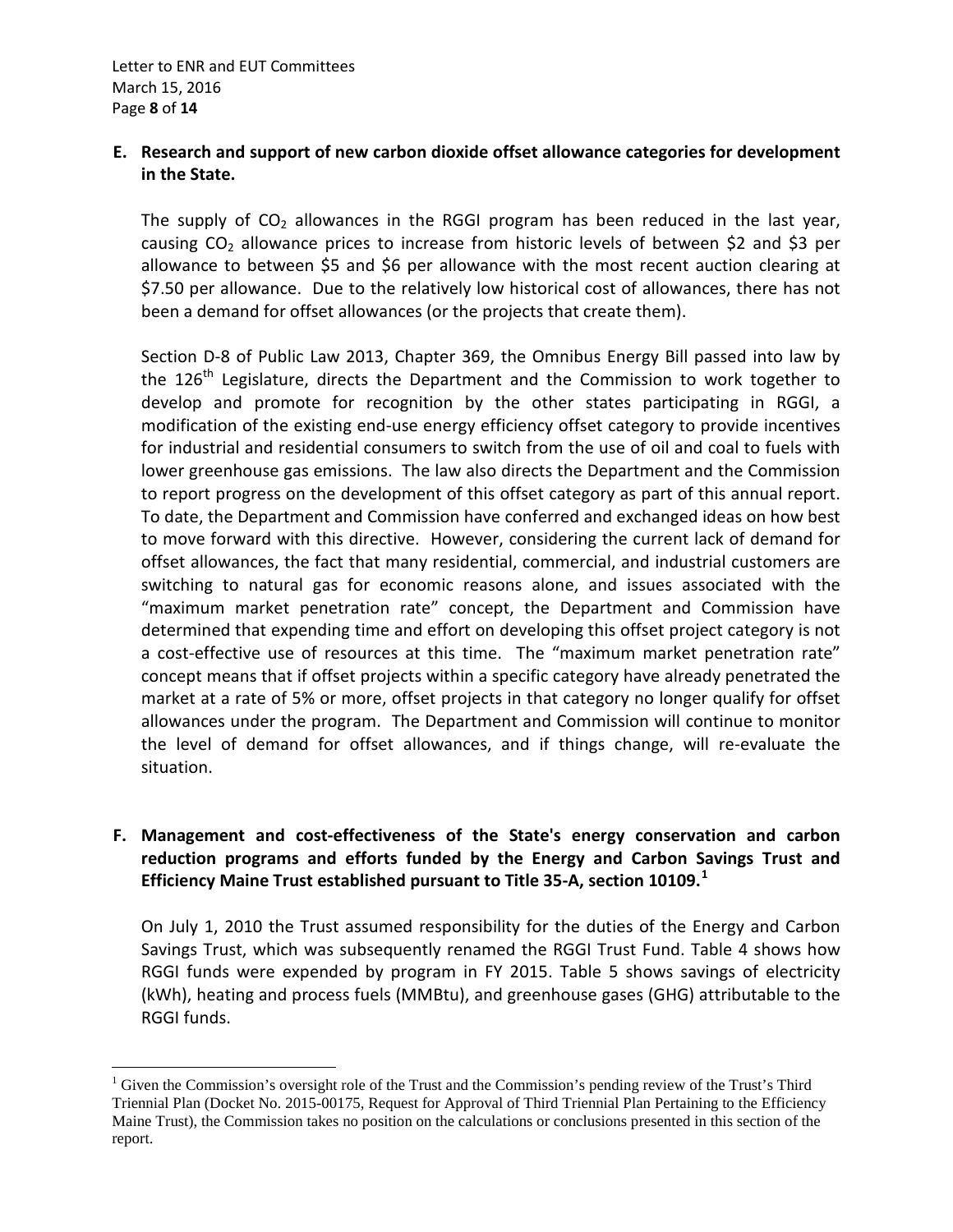| Program                           |    | FY 2015 Funds           |
|-----------------------------------|----|-------------------------|
| Home Energy Savings Program       | S  | 4,898,783               |
| Low Income Direct Install         | S  | 700,600                 |
| <b>Consumer Products Program</b>  | S  | 97,567                  |
| Large Customer Program            | \$ | 1,808,033               |
| <b>Business Incentive Program</b> | \$ | 3,895,344               |
| Maine Advanced Buildings Program  | S  | $\overline{11}3,734$    |
| Multifamily Efficiency Program    | S  | 1,414,082               |
| <b>Cross Cutting</b>              | \$ | 114,759                 |
| Administration                    | \$ | 751,535                 |
| <b>Inter-Agency Transfers</b>     | S. | 1,601,260               |
| <b>RGGI Inc. Payment</b>          | \$ | 76,586                  |
| <b>Total</b>                      | S  | $\overline{15,}472,283$ |

# **Table 4: FY 2015 RGGI Funding**

Note: Large Customer Program funds only reflect projects that were completed in FY 2015. Some RGGI funds were allocated in FY 2015 projects that will be completed in future years. The spending and savings associated with those projects will be reflected in future RGGI annual reports.

| Program                           |    | <b>FY 2015 Funds</b> | <b>Annual kWh</b><br><b>Savings</b> | <b>Annual MMBtu</b><br><b>Savings</b> | <b>Annual GHG</b><br>Savings (Tons CO <sub>2</sub> ) |  |
|-----------------------------------|----|----------------------|-------------------------------------|---------------------------------------|------------------------------------------------------|--|
| Home Energy Savings Program       | \$ | 4,898,783            | 4,345,806                           | 42,726                                | 5,670                                                |  |
| Low Income Direct Install         | \$ | 700,600              | 534,986                             | 4,999                                 | 677                                                  |  |
| <b>Consumer Products Program</b>  | S  | 97,567               | 925,262                             |                                       | 381                                                  |  |
| Large Customer Program            | S  | 1,808,033            | 6,326,218                           | 5,402                                 | 3,680                                                |  |
| <b>Business Incentive Program</b> | S  | 3,895,344            | 15,850,923                          | 9,327                                 | 8,883                                                |  |
| Maine Advanced Buildings Program  |    | 113,734              |                                     | 1,642                                 | 132                                                  |  |
| Multifamily Efficiency Program    |    | 1,414,082            |                                     | 15,909                                | 1,281                                                |  |
| <b>Cross Cutting</b>              | S  | 114,759              |                                     |                                       |                                                      |  |
| Administration                    |    | 751,535              |                                     |                                       |                                                      |  |
| <b>Inter-Agency Transfers</b>     | \$ | 1,601,260            |                                     |                                       |                                                      |  |
| <b>RGGI Inc. Payment</b>          |    | 76,586               |                                     |                                       |                                                      |  |
| <b>Total</b>                      |    | 15,472,283           | 27,983,195                          | 80,005                                | 20,704                                               |  |

# **Table 5: Program Results Attributed to RGGI Funds[2](#page-8-0)**

<span id="page-8-0"></span> $2$  Following the practice of energy efficiency program administrators in the region, the Trust's report in this section reflects the results of its fiscal year 2015 program activities and match what is contained its Annual Report for FY 2015. For purposes of these reports, the Trust calculated lifetime benefits and avoided oil and gas values using price forecasts from what was then the most recently available edition of the Avoided Energy Supply Costs in New England Report (AESC Report). The most recently available edition of this report was published in April 2015. It used energy price forecasts that were made at the end of 2014. Since then, energy prices have dropped. Readers are advised that updated price forecasts published recently in the 2015 EIA Annual Energy Outlook – Low Oil Price Scenario suggest that the lifetime value of oil savings reported in Table 5 and Section E of this Report may be as much as 11 percent lower than what the Trust reported in its Annual Report for FY2015 and here.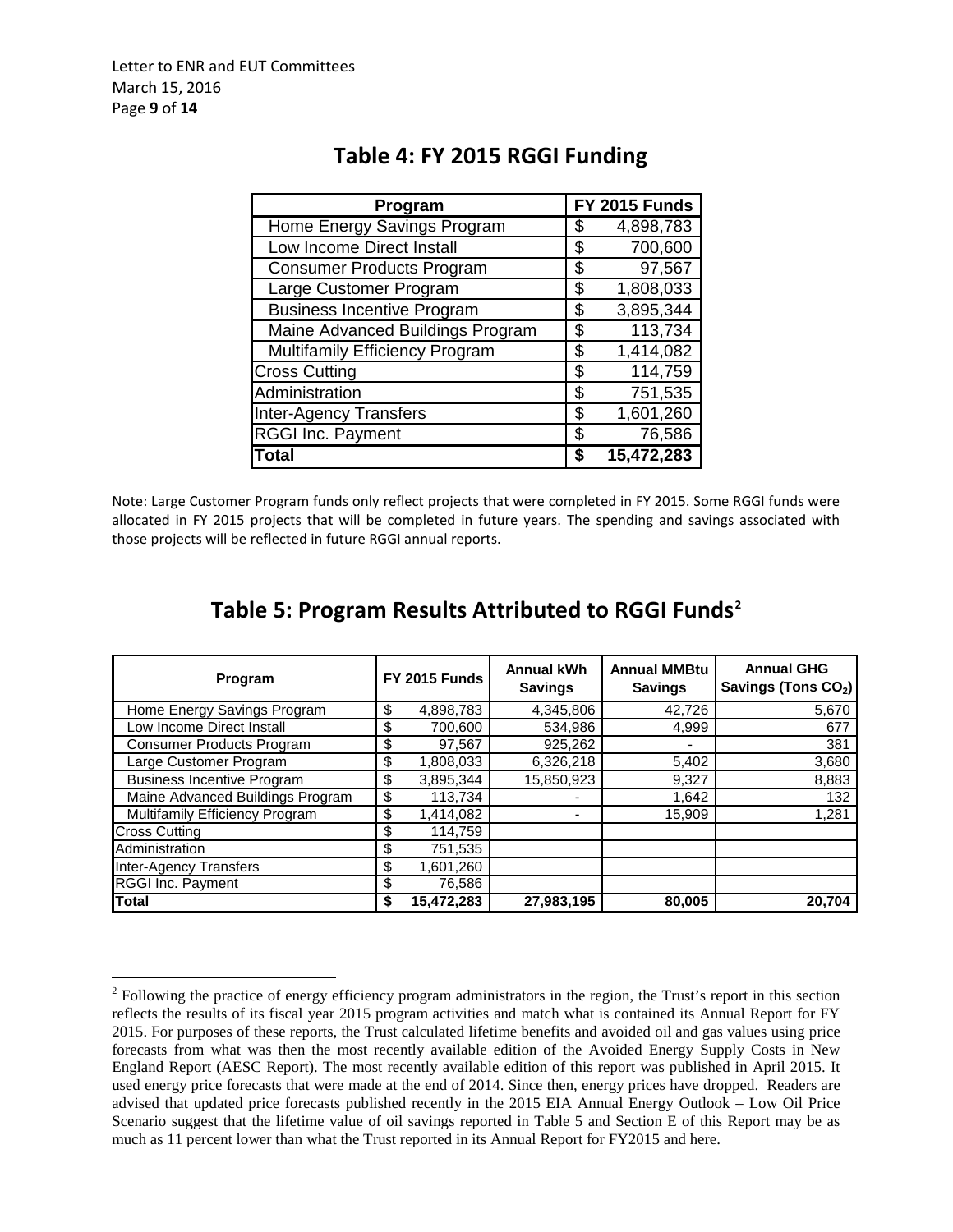Letter to ENR and EUT Committees March 15, 2016 Page **10** of **14**

Brief details about each of these programs are as follows:

#### *Home Energy Savings Program*

The Home Energy Savings Program (HESP) serves as a framework for market-based weatherization and heating demand reduction achieved through a combination of rebates, financing, and customer education. HESP is designed to raise awareness about the benefits of home weatherization and to encourage homeowners to undertake cost-effective efficiency upgrades to reduce their heating demand. The Program targets residential customers, including single family homes, multifamily homes with up to four units, new home construction, and low-income households. Program activity in FY 2015 fell into one of three categories of measures: supplemental heating systems, central heating systems, and building envelope improvements.

HESP invested \$4,898,783 of RGGI funds in FY 2015, accounting for approximately 48% of the program's total expenditures. These funds allowed the Trust to leverage more than \$11.8 million in incremental private energy efficiency investments in FY 2015. Overall, RGGI funds generated annual savings of 4,345,806 kWh in avoided electricity consumption and 42,726 MMBtu in avoided energy use associated with heating oil, natural gas and other fuels.

### *Low Income Direct Install*

The Trust's Low Income Direct Install initiative works directly with Maine's Community Action Programs (CAPs) to install high-efficiency supplemental heating systems (ductless heat pumps) in LIHEAP-eligible homes experiencing high heating costs. In FY 2015, the initiative installed more than 223 heat pumps in low-income homes.

In FY 2015, the Low Income Direct Install initiative invested \$700,600 in RGGI funds, comprising approximately 35% of the initiative's overall expenditures. This investment resulted in annual savings of 534,986 kWh in avoided electricity and 4,999 MMBtu in avoided energy associated with heating oil, natural gas and other fuels.

### *Consumer Products Program*

The Consumer Products Program encompasses two of the Trust's initiatives – the Appliance Rebate Initiative and the Lighting Initiative.

The Appliance Rebate Initiative offers rebates on energy-efficient appliances for Maine residents and businesses. The program works with retail stores, wholesalers, and installers statewide to connect Mainers with ENERGY STAR® appliances and information on energyefficient purchases. In FY 2015, the program incentivized air purifiers, clothes washers, dehumidifiers and heat pump water heaters.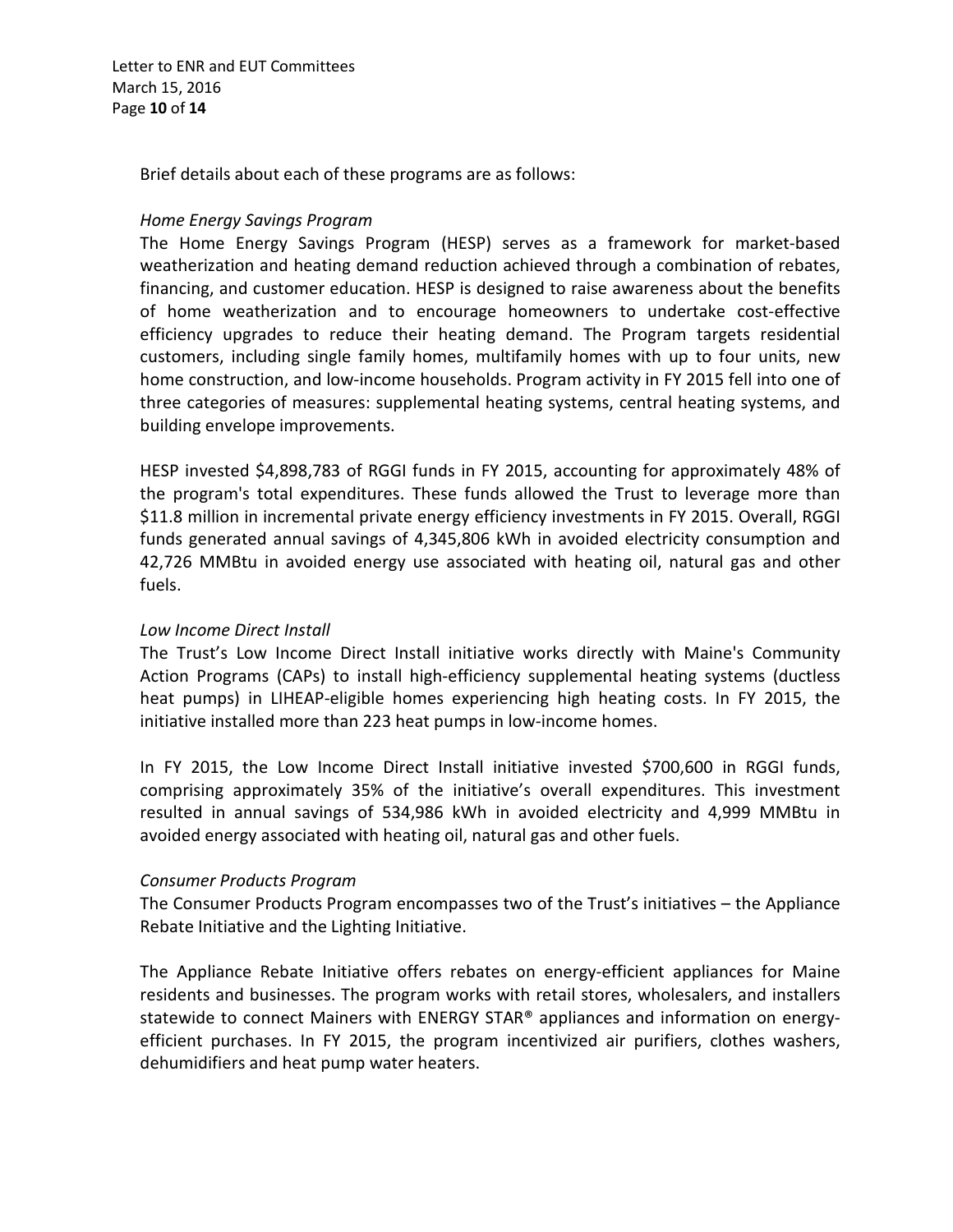The Lighting Initiative supports residents and businesses across the state installing highefficiency bulbs. Compact fluorescent light bulbs (CFLs) and Light-Emitting Diodes (LEDs) use less energy than traditional light bulbs while providing the same amount and quality of light. The purchasing decision for most screw-in lighting is made at the store. To encourage the customer to choose an energy-efficient product model, this initiative works to overcome first-cost barriers by deploying in-store discounts. Retailers are then reimbursed for lowering their CFL and LED prices. For the vast majority of sales, the financial incentive was made automatically to the customer at the point of sale, requiring no paperwork. The program accounted for almost 3 million bulbs in FY 2015. This was an increase of 20% over FY 2014 and the most the program has ever distributed in a single year.

The Consumer Products program invested \$97,567 of RGGI funds in FY 2015, comprising approximately 1% of the program's total expenditures. This investment resulted in estimated annual savings of 925,262 kWh.

### *Large Customer Program*

The Trust's Large Customer Program provides financial incentives that leverage private investment in large-scale, custom energy savings projects. The program is targeted at the largest energy consumers in Maine such as hospitals, paper mills, large manufactures and organizations with multiple facilities. The incentives provided by the program help large Maine businesses overcome barriers to energy efficiency investments and help reduce the initial capital costs of the projects. This focus allows the projects promoted by the Trust to meet corporate return-on-investment criteria. The incentives under the Large Customer Program are awarded primarily on the basis of annual energy savings per dollar of incentive funds, while project readiness, economic viability and other factors are also considered.

In FY 2015, the program offered free scoping audits to customers, focusing the marketing of those audits to customers lacking in-house expertise. Of the 23 scoping audits performed, 17 resulted in custom projects or referrals to the Business Incentive Program for projects involving prescriptive measures. The program also worked with the Maine Healthcare Association to assess opportunity within the state's hospital community and perform targeted outreach.

The Trust completed 13 Large Customer Program projects in FY 2015, four of which were funded using \$1,808,003 in RGGI funds. This investment comprised approximately 21% of the program's overall commitments, and generated electricity savings of 6,326,218 kWh and fossil fuel savings of 5,402 MMBtu annually.

#### *Business Incentive Program*

The Trust's Business Incentive Program provides education, technical assistance, quality control and financial incentives for energy upgrades and retrofits to Maine commercial, industrial, municipal, nonprofit, and institutional customers of all sizes.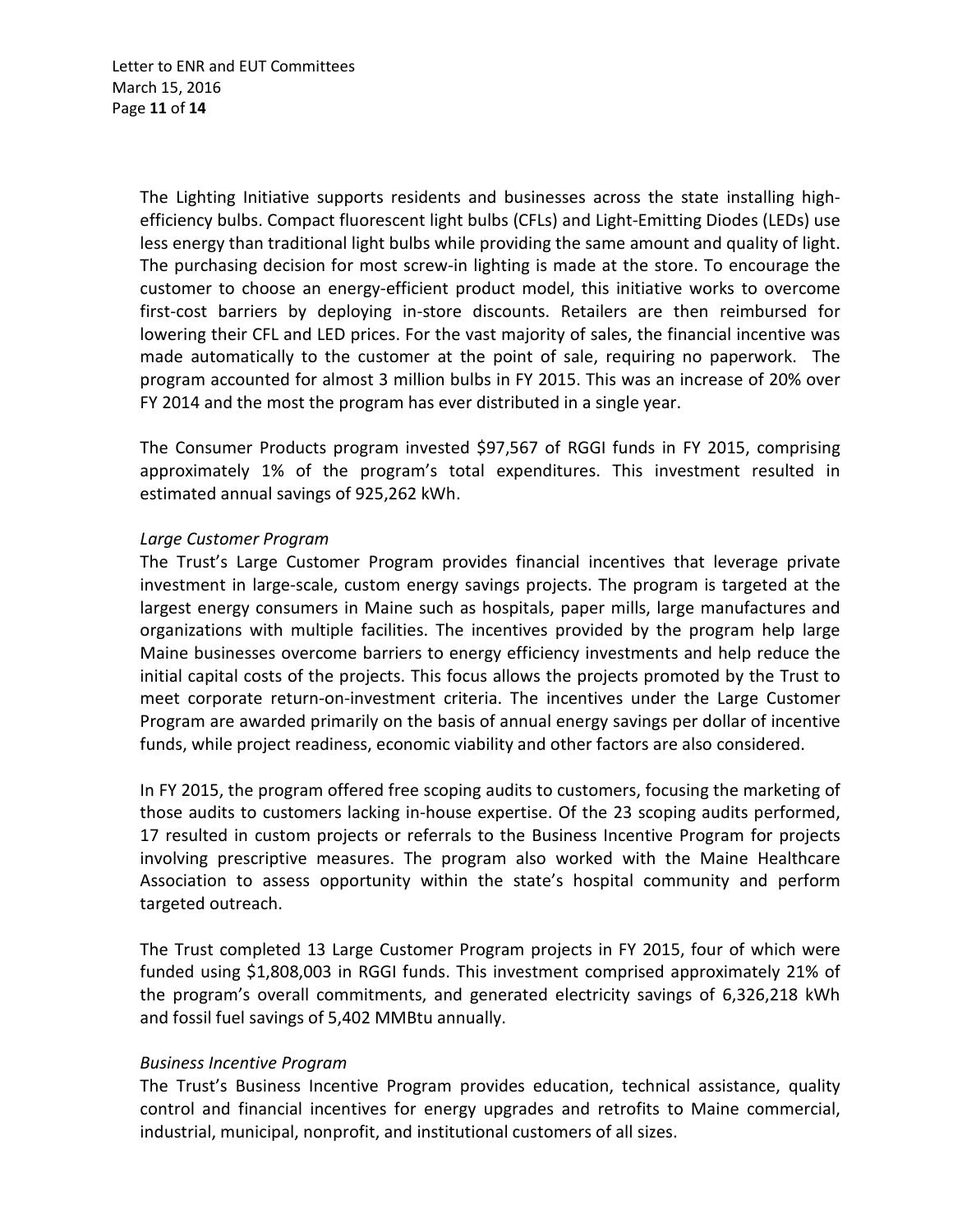The program incentivizes proven "off-the-shelf" equipment that is widely available. The incentives fund a portion of the incremental cost of efficient equipment and are designed to entice businesses to install higher efficiency models than they may have otherwise.

In FY 2015, the Business Incentive Program invested \$3,895,344 of RGGI funds, comprising approximately 21% of the program's overall expenditures. The efficiency projects made possible by these funds generate electricity savings of 15,850,923 kWh and fossil fuel savings of 9,327 MMBtu annually.

### *Maine Advanced Buildings Program*

The Maine Advanced Buildings (MAB) Program for commercial new construction offers comprehensive prescriptive strategies to help Maine property owners, developers, architects and engineers design new buildings and major renovations that will achieve significant energy savings when compared with traditional designs. The program offers education and financial incentives to promote and encourage a whole-building integrated design approach.

The Trust rolled out the current version of the program at the end of FY 2014 and undertook significant outreach around the program in FY 2015. The Trust focused marketing efforts on Maine's architectural and engineering community, reaching out to architect and engineer professional associations and to prominent architecture and engineering firms. These firms, in turn, marketed the program during project proposals and in initial conversations with clients. In FY 2015, one building was completed and five projects were initiated under the MAB Program. Together, these projects are forecasted to result in approximately 264,000 square feet of high-performance construction that will realize more than 7 million MMBtu in lifetime energy savings. The MAB Program invested \$113,734 of RGGI funds in FY 2015, representing 100% of the program's expenditures.

## *Multifamily Efficiency Program*

The Trust's Multifamily Efficiency Program provides financial incentives for building owners to install energy efficiency measures in multifamily buildings that have five or more residential units. In FY 2015, the program discontinued the practice of offering free benchmarks and shifted its focus to promoting prescriptive measures, obviating the need for energy modeling. The application process was streamlined to make the Program accessible to more building owners, at lower cost and with fewer complications. Additionally, the Program spent significant time and effort reaching out to building owner groups and holding informational sessions to drive demand.

In FY 2015, the program invested \$1,414,082 in RGGI funds, representing 100% of its total expenditures. This enabled the program to target cost-effective energy-saving projects through an approach that was fuel neutral, reducing electricity, oil, propane and natural gas consumption across the building portfolio. The program touched 163 buildings, comprising 3,250 apartments – the most of any year so far.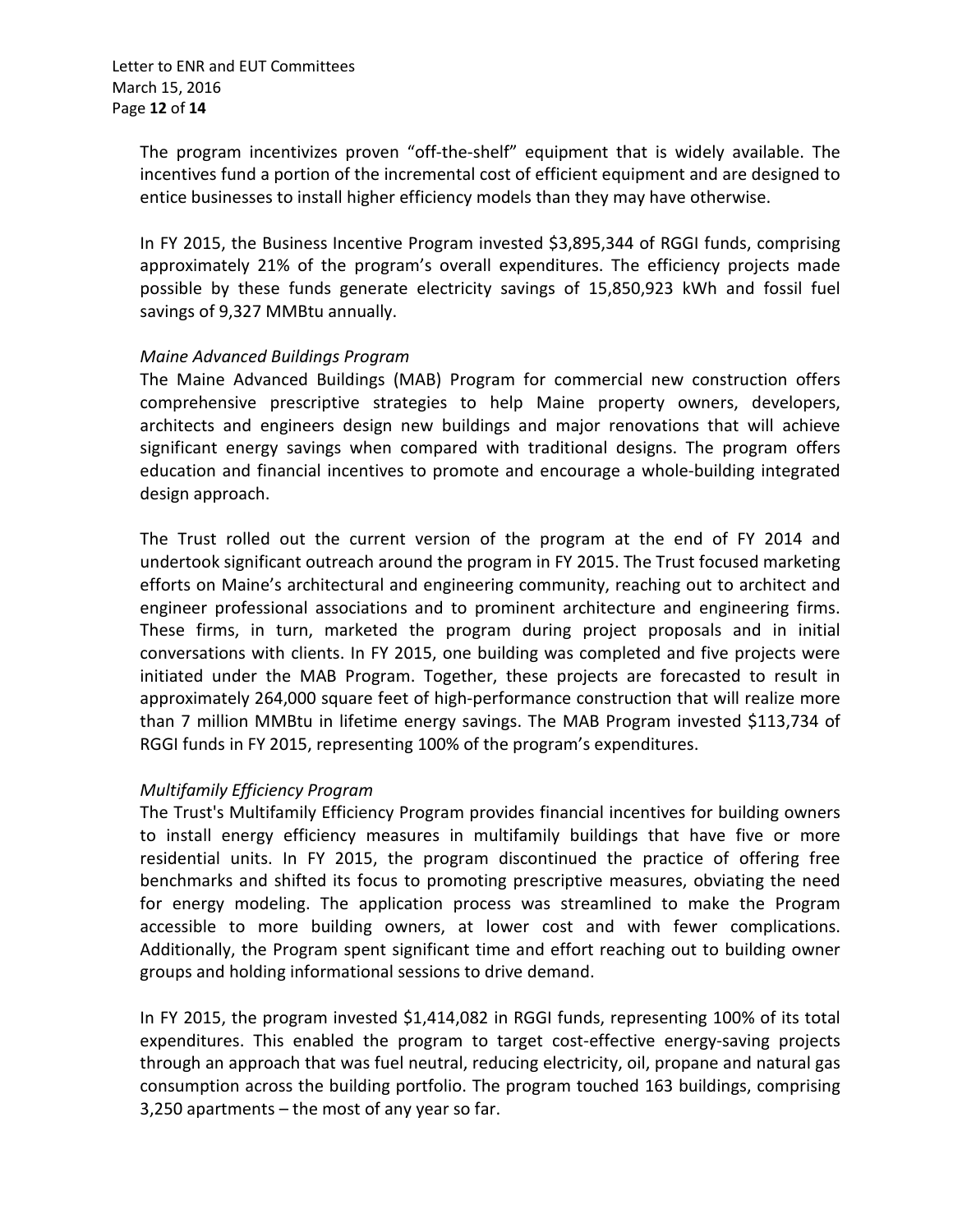The upgrades supported through the program are projected to generate fuel savings of approximately 15,909 MMBtu annually.

## **G. The extent to which funds from the Regional Greenhouse Gas Initiative Trust Fund established pursuant to Title 35-A, section 10109 serve customers from all classes of the State's transmission and distribution utilities.**

Funding from the Trust was used to provide programs for residential, commercial and industrial customer classes, including transmission and sub-transmission customers, as set forth in previous sections of this report.

## **H. The revenues and expenditures of the Regional Greenhouse Gas Initiative Trust Fund, established pursuant to Title 35-A, section 10109.**

Revenues from the sale of Maine's allowances under RGGI have totaled \$74.7 million as of the end of 2015 (\$5.6 million in 2008, \$9.6 million in 2009, \$8.3 million in 2010, \$5.2 million in 2011, \$5.5 million in 2012, \$14.1 million in 2013, \$11.4 million in 2014, and \$15 million in 2015). Expenditures of the Regional Greenhouse Gas Initiative Trust Fund are described in section E of this report.

## **Voluntary Renewable Energy Set-aside**

The number of allowances withheld from auction for use in the Voluntary Renewable Energy set-aside Program are sufficient to adequately cover the number of claims, therefore the Department recommends maintaining the amount of the set-aside at the current level of 2% of Maine's annual  $CO<sub>2</sub>$  allowance budget.

### **Recommendations**

The statutory reporting requirement also provides for the Department, the Commission, and Efficiency Maine to propose improvements to the program for the committee to consider.

Although the Department, the Commission, and Efficiency Maine do not recommend any changes to the program at this time, a regional program review is currently underway and will continue through 2016. This program review includes evaluation of the Clean Power Plan and the changes that may be needed within the RGGI program to allow participating states to utilize it as the compliance plan for the Clean Power Plan. The conclusions of this program review and consideration of the Clean Power Plan may result in recommendations for changes to the program. The committee will be made aware of any recommendations that arise from this process.